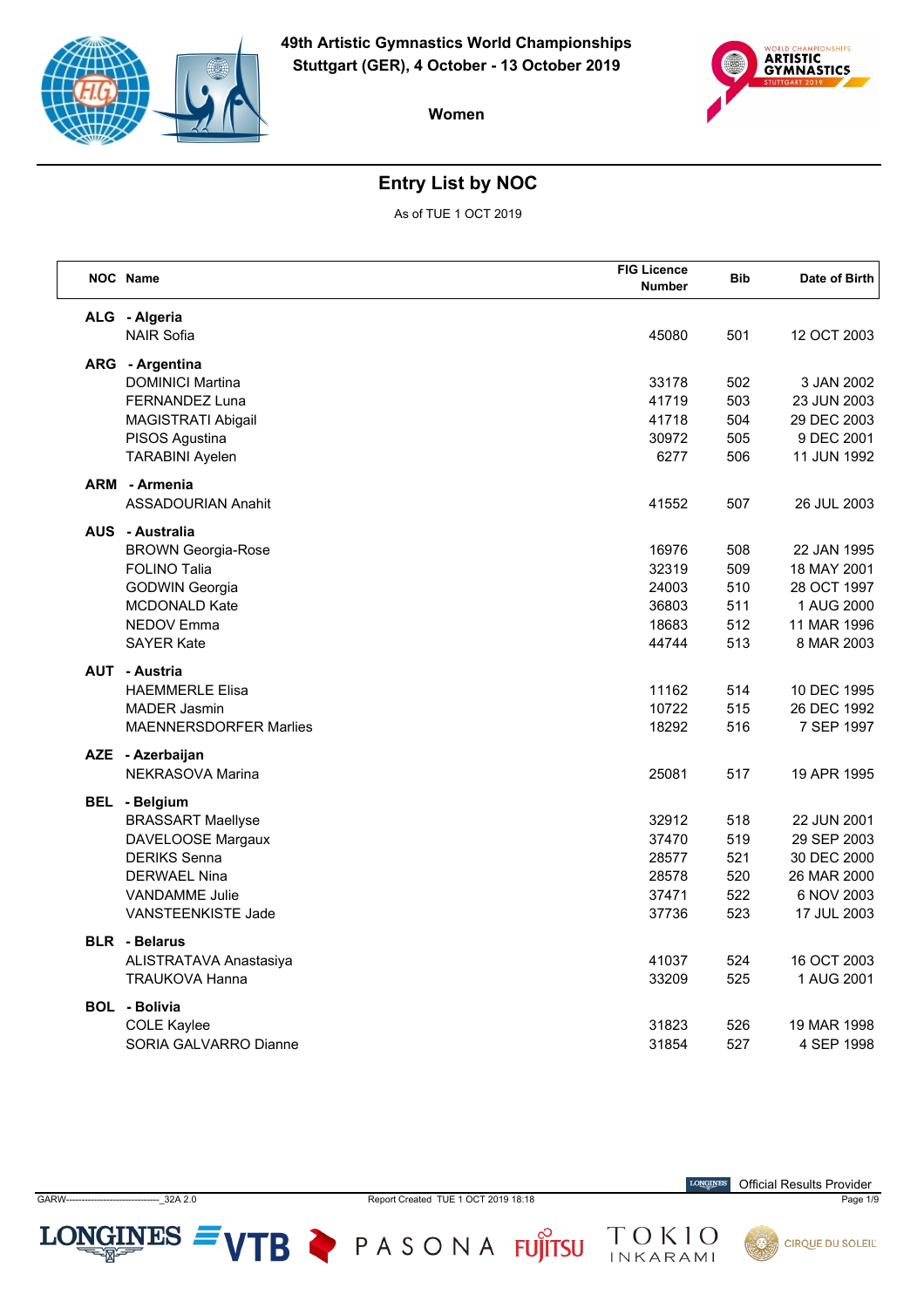



# **Entry List by NOC**

As of TUE 1 OCT 2019

|     | NOC Name                                   | <b>FIG Licence</b><br><b>Number</b> | <b>Bib</b> | Date of Birth |
|-----|--------------------------------------------|-------------------------------------|------------|---------------|
|     |                                            |                                     |            |               |
|     | <b>BRA - Brazil</b><br><b>BARBOSA Jade</b> | 5850                                | 528        | 1 JUL 1991    |
|     | <b>COSTA Leticia</b>                       | 12634                               | 529        | 20 APR 1995   |
|     | <b>FIDELIS Thais</b>                       | 31566                               | 530        | 23 JUL 2001   |
|     | <b>OLIVEIRA Lorrane</b>                    | 19927                               | 531        | 13 APR 1998   |
|     |                                            | 25301                               | 532        | 6 JUL 2000    |
|     | PEDRO Carolyne<br><b>SARAIVA Flavia</b>    |                                     | 533        |               |
|     |                                            | 21677                               |            | 30 SEP 1999   |
|     | <b>BUL</b> - Bulgaria                      |                                     |            |               |
|     | <b>MADSEN Laney</b>                        | 45768                               | 534        | 14 MAR 2001   |
|     | CAN - Canada                               |                                     |            |               |
|     | <b>BLACK Elsabeth</b>                      | 16044                               | 535        | 8 SEP 1995    |
|     | <b>MOORS Brooklyn</b>                      | 36760                               | 536        | 23 FEB 2001   |
|     | <b>OLSEN Shallon</b>                       | 22666                               | 537        | 10 JUL 2000   |
|     | <b>PADURARIU Anne-Marie</b>                | 32380                               | 539        | 1 AUG 2002    |
|     | <b>WOO Rose</b>                            | 22556                               | 538        | 12 JAN 2000   |
|     | WOO Victoria                               | 15844                               | 540        | 15 OCT 1997   |
|     | <b>CAY</b> - Cayman Islands                |                                     |            |               |
|     | <b>RUTTY Raegan</b>                        | 36306                               | 541        | 14 JAN 2002   |
|     | CHI - Chile                                |                                     |            |               |
|     | <b>CASTRO Simona</b>                       | 5106                                | 542        | 11 JAN 1989   |
|     | <b>SANTI Franchesca</b>                    | 29131                               | 543        | 3 JUL 1992    |
| CHN | - People's Republic of China               |                                     |            |               |
|     | <b>CHEN Yile</b>                           | 40821                               | 544        | 5 JAN 2002    |
|     | LI Shijia                                  | 43381                               | 545        | 7 OCT 2003    |
|     | <b>LIU Tingting</b>                        | 29577                               | 546        | 6 SEP 2000    |
|     | QI Qi                                      | 45110                               | 547        | 28 SEP 2003   |
|     | <b>TANG Xijing</b>                         | 45058                               | 548        | 3 JAN 2003    |
|     | <b>ZHANG Jin</b>                           | 32293                               | 549        | 25 NOV 2000   |
|     | COL - Colombia                             |                                     |            |               |
|     | <b>MESA Angelica</b>                       | 46101                               | 550        | 1 SEP 1994    |
|     | RODRIGUEZ Nataly                           | 35854                               | 551        | 2 JAN 2003    |
|     | <b>VILLEGAS Maria</b>                      | 35855                               | 552        | 30 SEP 2003   |
|     | <b>CRC</b> - Costa Rica                    |                                     |            |               |
|     | <b>ALVARADO Luciana</b>                    | 33051                               | 553        | 16 SEP 2002   |
|     | <b>MONTOYA Camila</b>                      | 35676                               | 554        | 26 JAN 2003   |
|     | SALAS Heika del Sol                        | 23952                               | 555        | 19 FEB 2000   |
|     | CRO - Croatia                              |                                     |            |               |
|     | <b>DEREK Ana</b>                           | 21313                               | 556        | 4 SEP 1998    |
|     | CUB - Cuba                                 |                                     |            |               |
|     | <b>VIDIAUX Marcia</b>                      | 32658                               | 557        | 21 JUL 1999   |
|     |                                            |                                     |            |               |

GARW------------------------------\_32A 2.0 Report Created TUE 1 OCT 2019 18:18 Page 2/9

LONGINES  $=$  VTB  $\geq$  PASONA FUJITSU

 $\label{eq:conformal} \begin{minipage}{.4\linewidth} \textbf{LONGINES} \end{minipage}$ Official Results Provider

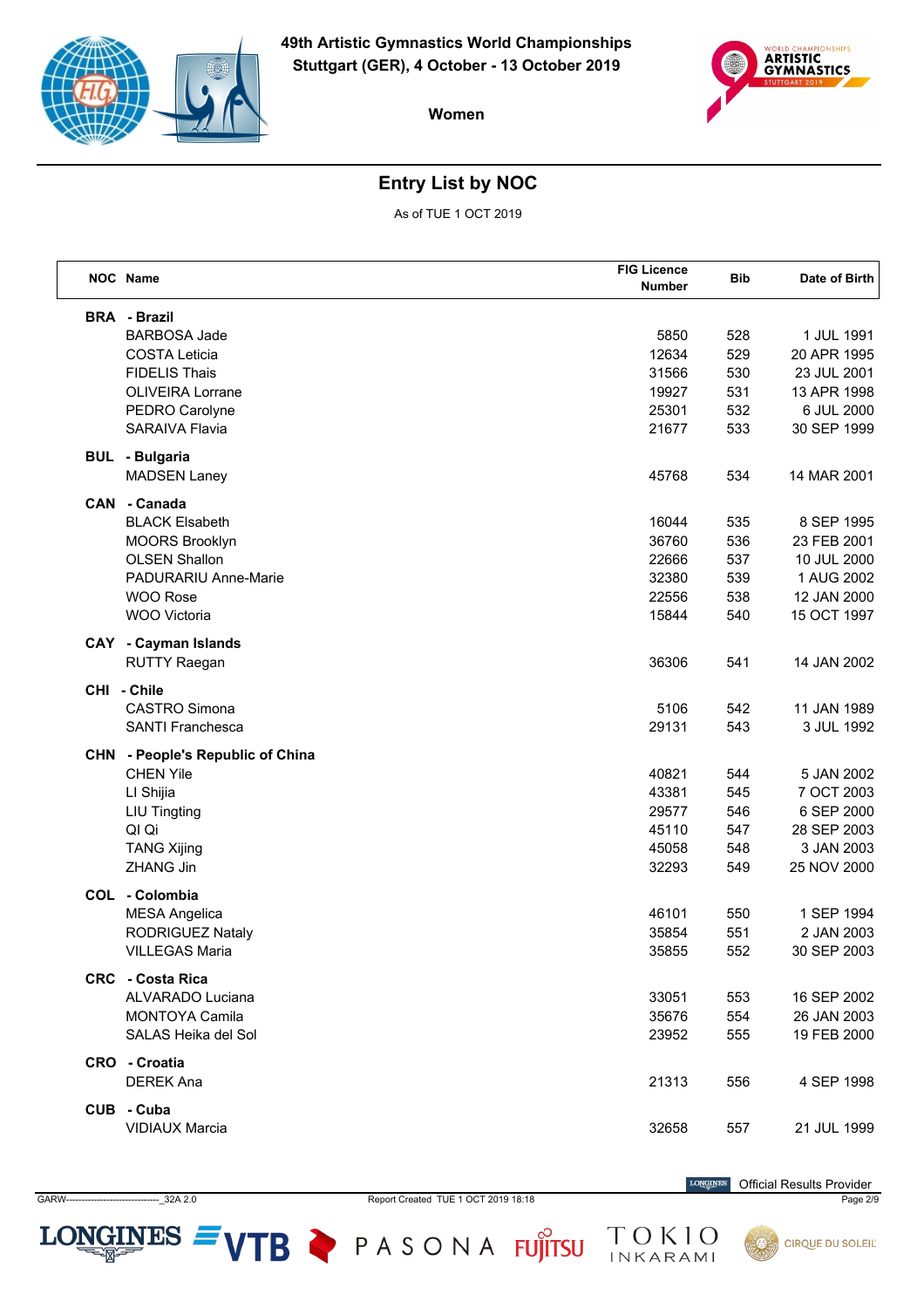



# **Entry List by NOC**

As of TUE 1 OCT 2019

|            | NOC Name                        | <b>FIG Licence</b><br><b>Number</b> | <b>Bib</b> | Date of Birth |
|------------|---------------------------------|-------------------------------------|------------|---------------|
|            | CYP - Cyprus                    |                                     |            |               |
|            | PHILASSIDES Gloria              | 35837                               | 558        | 19 OCT 2002   |
|            | <b>THEOCHAROUS Anastasia</b>    | 23475                               | 559        | 21 JAN 2000   |
|            | <b>CZE</b> - Czech Republic     |                                     |            |               |
|            | <b>HALOVA Sabina</b>            | 32354                               | 560        | 11 APR 2002   |
|            | <b>HOLASOVA Aneta</b>           | 31657                               | 561        | 22 FEB 2001   |
|            | JESSENOVA Sandra                | 48397                               | 562        | 13 AUG 2002   |
|            | <b>JIRIKOVA Lucie</b>           | 33100                               | 563        | 12 AUG 2001   |
|            | <b>KANYAI Anna Maria</b>        | 23483                               | 564        | 19 FEB 1998   |
|            | PONIZILOVA Dominika             | 34621                               | 565        | 14 MAR 2002   |
|            | <b>DEN</b> - Denmark            |                                     |            |               |
|            | <b>GILBERG Victoria</b>         | 23251                               | 566        | 23 JAN 2000   |
|            | <b>KAJOE Victoria</b>           | 36207                               | 567        | 1 SEP 2002    |
|            | <b>WINTHER Emilie</b>           | 41892                               | 568        | 12 OCT 2001   |
|            | <b>DOM</b> - Dominican Republic |                                     |            |               |
|            | <b>BETANCES Camil</b>           | 40659                               | 569        | 1 DEC 2003    |
|            | <b>CONTRERAS Sandra</b>         | 38505                               | 570        | 9 NOV 2000    |
|            | PENA ABREU Yamilet              | 16889                               | 571        | 4 DEC 1992    |
|            | ECU - Ecuador                   |                                     |            |               |
|            | PINO ALCIVAR Giulianna          | 22087                               | 572        | 12 SEP 1997   |
|            | EGY - Egypt                     |                                     |            |               |
|            | <b>HUSSEIN Farah</b>            | 35662                               | 573        | 7 OCT 2001    |
|            | <b>IBRAHIM Zeina</b>            | 35727                               | 574        | 20 JUN 2003   |
|            | <b>MOHAMED Mandy</b>            | 29368                               | 575        | 23 FEB 2000   |
|            | <b>SALEM Farah</b>              | 34213                               | 576        | 1 MAR 2001    |
|            | <b>TAMAN Nancy Taman</b>        | 12272                               | 577        | 15 NOV 1994   |
|            | <b>ESA - El Salvador</b>        |                                     |            |               |
|            | <b>GRANDE Alexa</b>             | 8819                                | 578        | 31 JAN 1995   |
|            | <b>RUANO Paola</b>              | 45946                               | 579        | 27 MAR 2001   |
| <b>ESP</b> | - Spain                         |                                     |            |               |
|            | <b>ASENCIO Alba</b>             | 38482                               | 580        | 2 NOV 2003    |
|            | <b>GONZALEZ Marina</b>          | 43999                               | 581        | 15 DEC 2002   |
|            | <b>PEREZ Ana</b>                | 28617                               | 582        | 14 DEC 1997   |
|            | PETISCO Alba                    | 44013                               | 583        | 1 FEB 2003    |
|            | POPA Roxana                     | 21010                               | 584        | 2 JUN 1997    |
|            | RODRIGUEZ Cintia                | 16025                               | 585        | 16 NOV 1994   |
| FIN        | - Finland                       |                                     |            |               |
|            | <b>LEINONEN Maija</b>           | 16670                               | 586        | 26 APR 1996   |
|            | <b>NIEMINEN Nitta</b>           | 38251                               | 587        | 18 MAR 2003   |
|            | OJALA Rosanna                   | 9901                                | 588        | 27 DEC 1994   |

GARW------------------------------\_32A 2.0 Report Created TUE 1 OCT 2019 18:18 Page 3/9

LONGINES  $=$  VTB  $\geq$  PASONA FUJITSU

 $\label{eq:conformal} \begin{minipage}{.4\linewidth} \textbf{LONGINES} \end{minipage}$ Official Results Provider

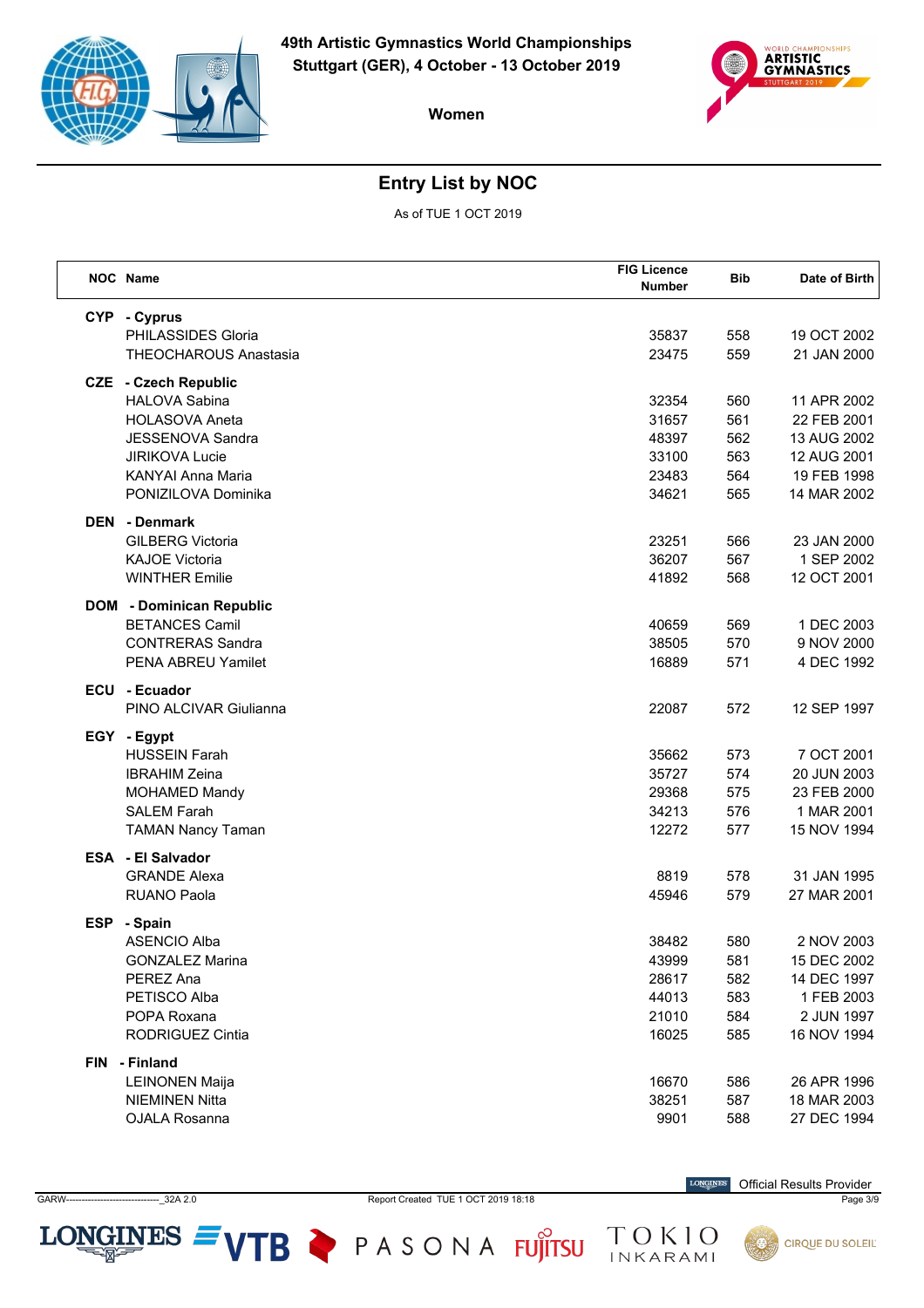



# **Entry List by NOC**

As of TUE 1 OCT 2019

| NOC Name                      | <b>FIG Licence</b><br>Number | <b>Bib</b> | Date of Birth |
|-------------------------------|------------------------------|------------|---------------|
| FRA - France                  |                              |            |               |
| <b>BOYER Marine</b>           | 30024                        | 589        | 22 MAY 2000   |
| <b>CHARPY Lorette</b>         | 31691                        | 590        | 3 DEC 2001    |
| DE JESUS DOS SANTOS Melanie   | 31690                        | 591        | 5 MAR 2000    |
| <b>FRIESS Aline</b>           | 37516                        | 592        | 5 JUL 2003    |
| PONTLEVOY Claire              | 45698                        | 593        | 17 NOV 2003   |
| <b>SERBER Celia</b>           | 34761                        | 594        | 13 AUG 2003   |
| <b>GBR</b> - Great Britain    |                              |            |               |
| <b>DOWNIE Elissa</b>          | 23611                        | 596        | 20 JUL 1999   |
| <b>DOWNIE Rebecca</b>         | 5271                         | 595        | 24 JAN 1992   |
| FENTON Georgia-Mae            | 23568                        | 597        | 2 NOV 2000    |
| <b>JAMES Taeja</b>            | 35686                        | 598        | 15 OCT 2002   |
| <b>KINSELLA Alice</b>         | 31616                        | 599        | 13 MAR 2001   |
| <b>SIMM Kelly</b>             | 18797                        | 600        | 23 APR 1995   |
| GEO - Georgia                 |                              |            |               |
| KHARENKOVA Maria              | 20372                        | 601        | 29 OCT 1998   |
| GER - Germany                 |                              |            |               |
| <b>BUI Kim</b>                | 3710                         | 602        | 20 JAN 1989   |
| <b>PETZ Emelie</b>            | 38016                        | 603        | 24 MAR 2003   |
| <b>SCHAEFER Pauline</b>       | 20663                        | 604        | 4 JAN 1997    |
| <b>SCHEDER Sophie</b>         | 14690                        | 605        | 7 JAN 1997    |
| <b>SEITZ Elisabeth</b>        | 13341                        | 606        | 4 NOV 1993    |
| <b>VOSS Sarah</b>             | 23398                        | 607        | 21 OCT 1999   |
| GRE - Greece                  |                              |            |               |
| <b>AFRATI Argyro</b>          | 21447                        | 608        | 30 MAY 1998   |
| <b>KATSALI Elvira</b>         | 38500                        | 609        | 23 JUL 2003   |
| XOULOGI Ioanna                | 5281                         | 610        | 16 APR 1992   |
| <b>GUA - Guatemala</b>        |                              |            |               |
| <b>BONIFASI Marcela</b>       | 28461                        | 611        | 16 AUG 2001   |
| <b>DEL VALLE Kimberly</b>     | 36465                        | 612        | 8 AUG 2003    |
| PALACIOS Ana Irene            | 28460                        | 613        | 16 OCT 2001   |
| HKG - Hong Kong, China        |                              |            |               |
| <b>CHAN Tsz Sum Elizabeth</b> | 20301                        | 614        | 15 APR 1999   |
| CHEUNG Ka Wing                | 47946                        | 615        | 10 APR 2003   |
| NG Yan Yin                    | 10044                        | 616        | 5 FEB 1997    |
| HUN - Hungary                 |                              |            |               |
| <b>BOECZOEGO Dorina</b>       | 5283                         | 617        | 15 FEB 1992   |
| <b>KOVACS Zsofia</b>          | 29896                        | 618        | 6 APR 2000    |
| <b>MAKRA Noemi</b>            | 17239                        | 619        | 18 NOV 1997   |
| <b>PETER Sara</b>             | 37413                        | 620        | 6 JUL 2002    |
| <b>SCHERMANN Bianka</b>       | 37026                        | 621        | 26 JUN 2003   |
| SZEKELY Zoja                  | 37412                        | 622        | 5 MAY 2003    |
|                               |                              |            |               |

GARW------------------------------\_32A 2.0 Report Created TUE 1 OCT 2019 18:18 Page 4/9

LONGINES  $=$  VTB  $\geq$  PASONA FUJITSU

**LONGINES** Official Results Provider

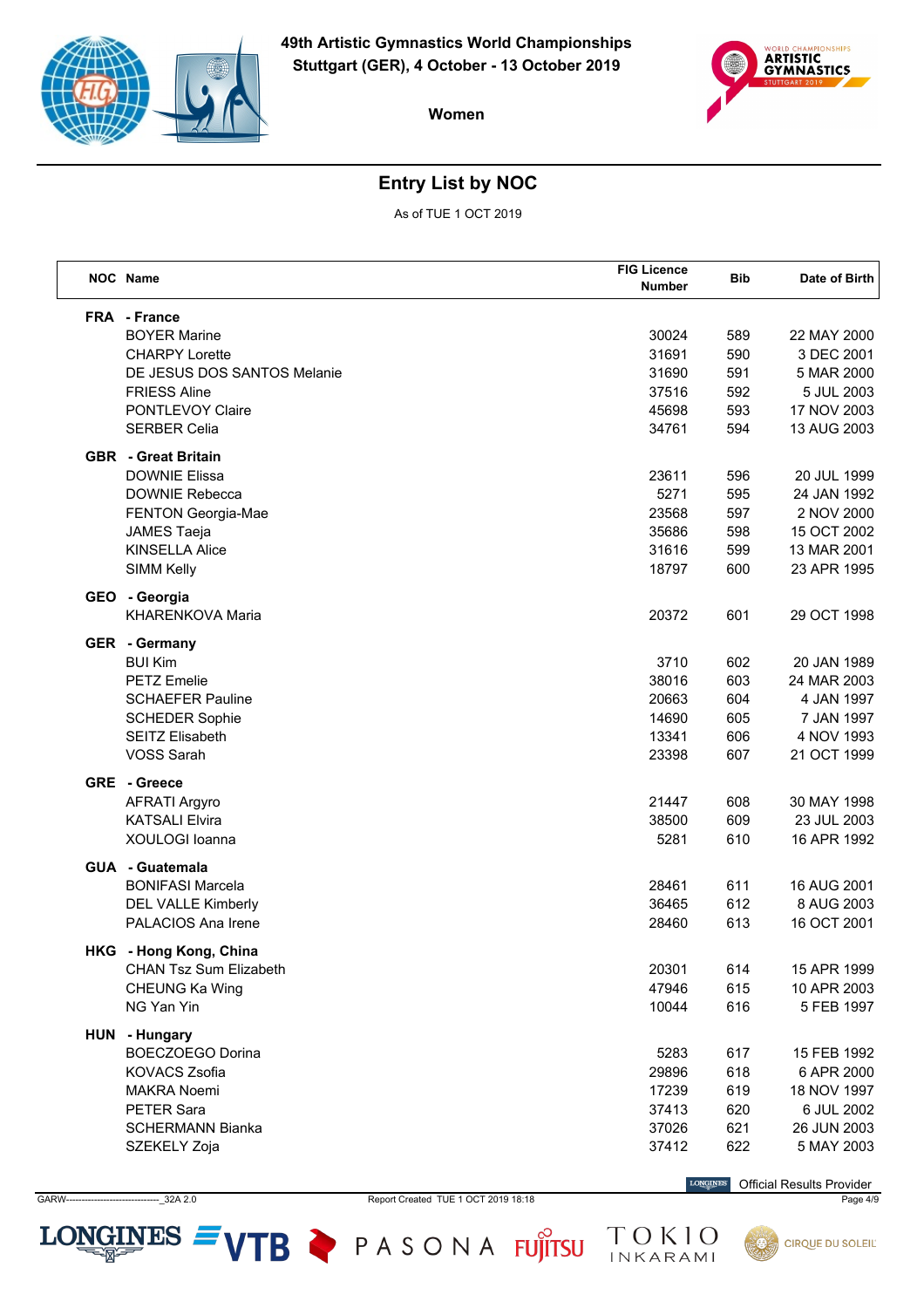



# **Entry List by NOC**

As of TUE 1 OCT 2019

| NOC Name      |                                                                                                                                               | <b>FIG Licence</b><br><b>Number</b>                | <b>Bib</b>                             | Date of Birth                                                                        |
|---------------|-----------------------------------------------------------------------------------------------------------------------------------------------|----------------------------------------------------|----------------------------------------|--------------------------------------------------------------------------------------|
|               | INA - Indonesia<br><b>IRFANALUTHFI Rifda</b>                                                                                                  | 22259                                              | 623                                    | 16 OCT 1999                                                                          |
| IND - India   | <b>BUDDA REDDY Aruna</b><br><b>DAS Pranati</b><br><b>NAYAK Pranati</b>                                                                        | 10349<br>24301<br>10249                            | 626<br>624<br>625                      | 25 DEC 1995<br>18 NOV 1996<br>6 APR 1995                                             |
| IRL - Ireland | <b>MOLLOY Kate</b><br>RYAN Megan<br><b>SLEVIN Emma</b>                                                                                        | 41070<br>36252<br>41068                            | 627<br>628<br>629                      | 17 NOV 2003<br>3 APR 2002<br>2 MAY 2003                                              |
| ISL - Iceland | SAZONOVA Irina                                                                                                                                | 33742                                              | 632                                    | 2 SEP 1991                                                                           |
| ISR - Israel  | GILADI Gaya<br><b>LAVY Meitar</b><br>RAZ Lihie                                                                                                | 22761<br>35438<br>44814                            | 633<br>634<br>635                      | 14 JUN 1998<br>17 OCT 2002<br>14 SEP 2003                                            |
| ITA - Italy   | <b>CAROFIGLIO Desiree</b><br><b>DAMATO Alice</b><br>DAMATO Asia<br><b>IORIO Elisa</b><br><b>MAGGIO Martina</b><br><b>VILLA Giorgia</b>        | 29752<br>35299<br>35298<br>35296<br>31859<br>35297 | 636<br>637<br>638<br>639<br>640<br>641 | 11 MAR 2000<br>7 FEB 2003<br>7 FEB 2003<br>21 MAR 2003<br>26 JUL 2001<br>23 FEB 2003 |
| JAM           | - Jamaica<br><b>FRANCIS Danusia</b><br><b>RICHMON Kiara</b><br><b>WILLIAMS Toni-Ann</b>                                                       | 14606<br>45656<br>19233                            | 642<br>643<br>644                      | 13 MAY 1994<br>4 FEB 2002<br>20 NOV 1995                                             |
| JPN           | - Japan<br><b>HATAKEDA Hitomi</b><br><b>KAJITA Nagi</b><br><b>MATSUMURA Akari</b><br>SUGIHARA Aiko<br><b>TERAMOTO Asuka</b><br>YAMADA Chiharu | 34711<br>33905<br>48549<br>28606<br>15086<br>43932 | 645<br>646<br>647<br>648<br>649<br>650 | 1 SEP 2000<br>15 OCT 2000<br>26 SEP 2000<br>19 SEP 1999<br>19 NOV 1995<br>3 JAN 2003 |
|               | KOR - Republic of Korea<br><b>EOM Dohyun</b><br><b>HAM Miju</b><br>KIM Jury<br>LEE Eun Ju<br><b>LEE Yunseo</b><br><b>YEO Seojeong</b>         | 44967<br>45693<br>40863<br>29622<br>40865<br>33594 | 651<br>652<br>653<br>655<br>654<br>656 | 26 FEB 2003<br>20 SEP 2001<br>27 NOV 2001<br>5 MAR 1999<br>5 MAR 2003<br>20 FEB 2002 |

**GARW**  $-22A2.0$  Report Created TUE 1 OCT 2019 18:18

LONGINES  $=$  VTB  $\geq$  PASONA FUJITSU

 $\label{eq:conformal} \begin{minipage}{.4\linewidth} \textbf{LONGINES} \end{minipage}$ **Official Results Provider** 

TOKIO<br>INKARAMI

Page 5/9

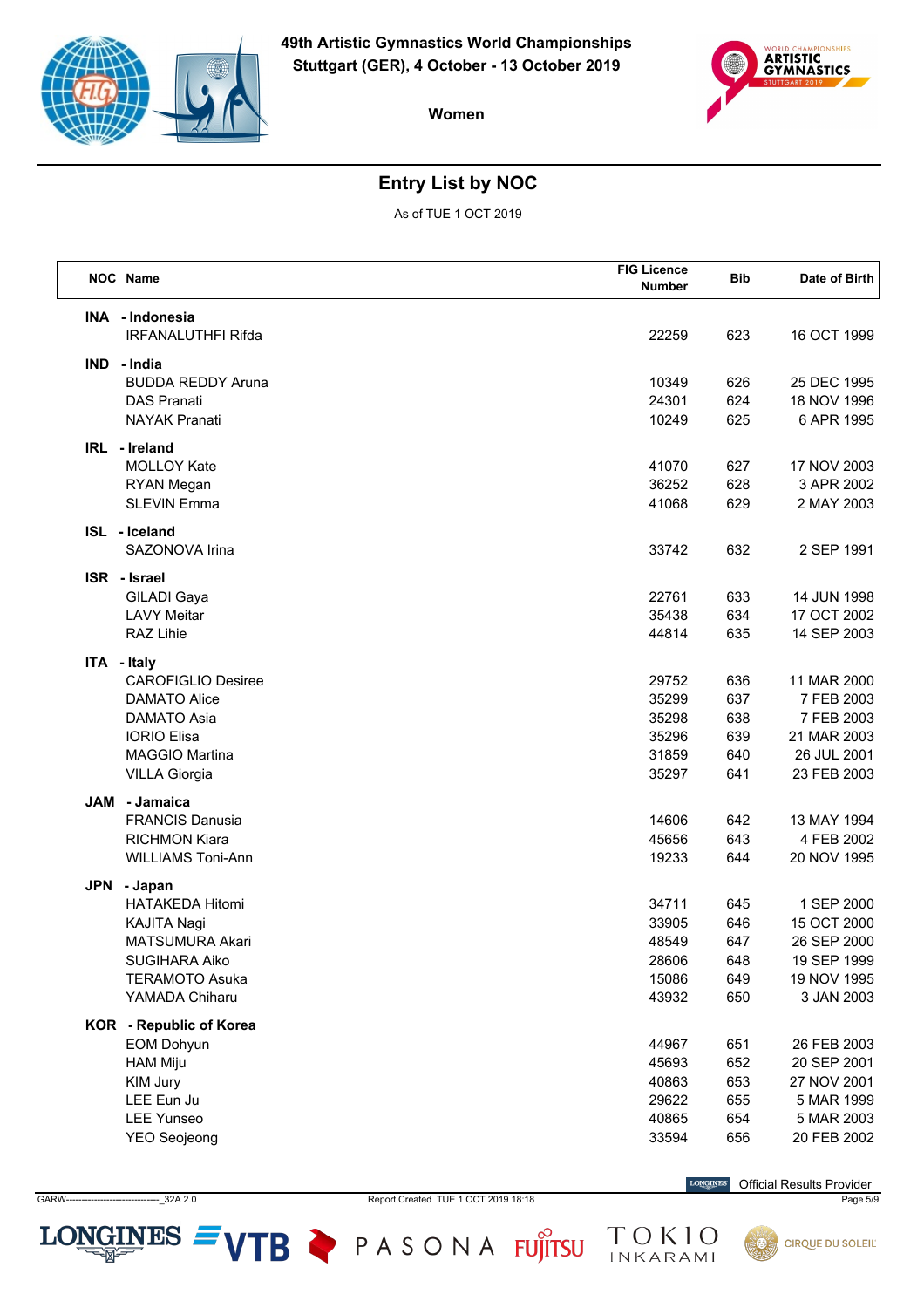



# **Entry List by NOC**

As of TUE 1 OCT 2019

|            | <b>NOC</b> Name             | <b>FIG Licence</b><br><b>Number</b> | Bib | Date of Birth |
|------------|-----------------------------|-------------------------------------|-----|---------------|
|            | LAT - Latvia                |                                     |     |               |
|            | DUBOVA Anastasija           | 23437                               | 657 | 26 APR 1998   |
|            | RIBALCENKO Marija           | 32508                               | 658 | 22 AUG 2001   |
|            | <b>VIHROVA Elina</b>        | 35307                               | 659 | 27 JUN 2002   |
|            | LTU - Lithuania             |                                     |     |               |
|            | STALINKEVICIUTE Egle        | 40890                               | 660 | 14 JUL 2003   |
|            | <b>VOSTRUCHOVAITE Agata</b> | 25009                               | 661 | 2 DEC 2000    |
|            | LUX - Luxembourg            |                                     |     |               |
|            | <b>MORDENTI Celeste</b>     | 43056                               | 662 | 25 JAN 2003   |
|            | MAS - Malaysia              |                                     |     |               |
|            | <b>ABDUL HADI Farah Ann</b> | 14202                               | 663 | 3 MAY 1994    |
|            | <b>TAN ING Yueh</b>         | 14203                               | 664 | 22 APR 1996   |
|            | <b>TRACIE Ang</b>           | 14204                               | 665 | 21 MAR 1993   |
|            | <b>MEX</b> - Mexico         |                                     |     |               |
|            | <b>ESPARZA Frida</b>        | 45786                               | 666 | 17 JAN 2001   |
|            | <b>GARCIA Elsa</b>          | 6023                                | 667 | 8 FEB 1990    |
|            | <b>GUTIERREZ Anapaula</b>   | 48387                               | 669 | 8 JAN 2003    |
|            | <b>GUTIERREZ Jimena</b>     | 48388                               | 668 | 8 JAN 2003    |
|            | LAGO Ana                    | 11618                               | 670 | 25 SEP 1995   |
|            | <b>MORENO Alexa</b>         | 11417                               | 671 | 8 AUG 1994    |
| <b>NED</b> | - Netherlands               |                                     |     |               |
|            | <b>THORSDOTTIR Eythora</b>  | 21250                               | 672 | 10 AUG 1998   |
|            | VAN POL Vera                | 13496                               | 673 | 17 DEC 1993   |
|            | <b>VISSER Naomi</b>         | 32733                               | 674 | 24 AUG 2001   |
|            | <b>VOLLEMAN Tisha</b>       | 29753                               | 675 | 26 OCT 1999   |
|            | <b>WEVERS Lieke</b>         | 6304                                | 676 | 17 SEP 1991   |
|            | <b>WEVERS Sanne</b>         | 3756                                | 677 | 17 SEP 1991   |
|            | NGR - Nigeria               |                                     |     |               |
|            | <b>AGBA Annabel</b>         | 49319                               | 760 | 1 JAN 2002    |
|            | MELVIN Amenaghawon Osaretin | 42441                               | 761 | 5 JUL 1995    |
|            | NOR - Norway                |                                     |     |               |
|            | <b>ERICHSEN Julie</b>       | 35908                               | 678 | 15 AUG 2001   |
|            | SOEDERSTROEM Julie          | 35907                               | 679 | 24 JAN 2001   |
|            | <b>TRONRUD Maria</b>        | 35235                               | 680 | 30 MAR 2002   |
|            | NZL - New Zealand           |                                     |     |               |
|            | <b>BRETT</b> Isabella       | 36835                               | 681 | 11 MAR 2001   |
|            | <b>FISHWICK Maia</b>        | 43660                               | 682 | 11 MAY 2002   |
|            | <b>MCGREGOR Courtney</b>    | 20567                               | 683 | 17 NOV 1998   |
|            | PAN - Panama                |                                     |     |               |
|            | GODOY Cloe                  | 34476                               | 684 | 4 MAR 2002    |
|            | RODRIGUEZ Laura             | 37253                               | 685 | 6 SEP 2003    |

**GARW**  $-22A2.0$  Report Created TUE 1 OCT 2019 18:18

LONGINES  $=$  VTB  $\geq$  PASONA FUJITSU

 $\label{eq:conformal} \begin{minipage}{.4\linewidth} \textbf{LONGINES} \end{minipage}$ **Official Results Provider** 

TOKIO<br>INKARAMI

Page 6/9

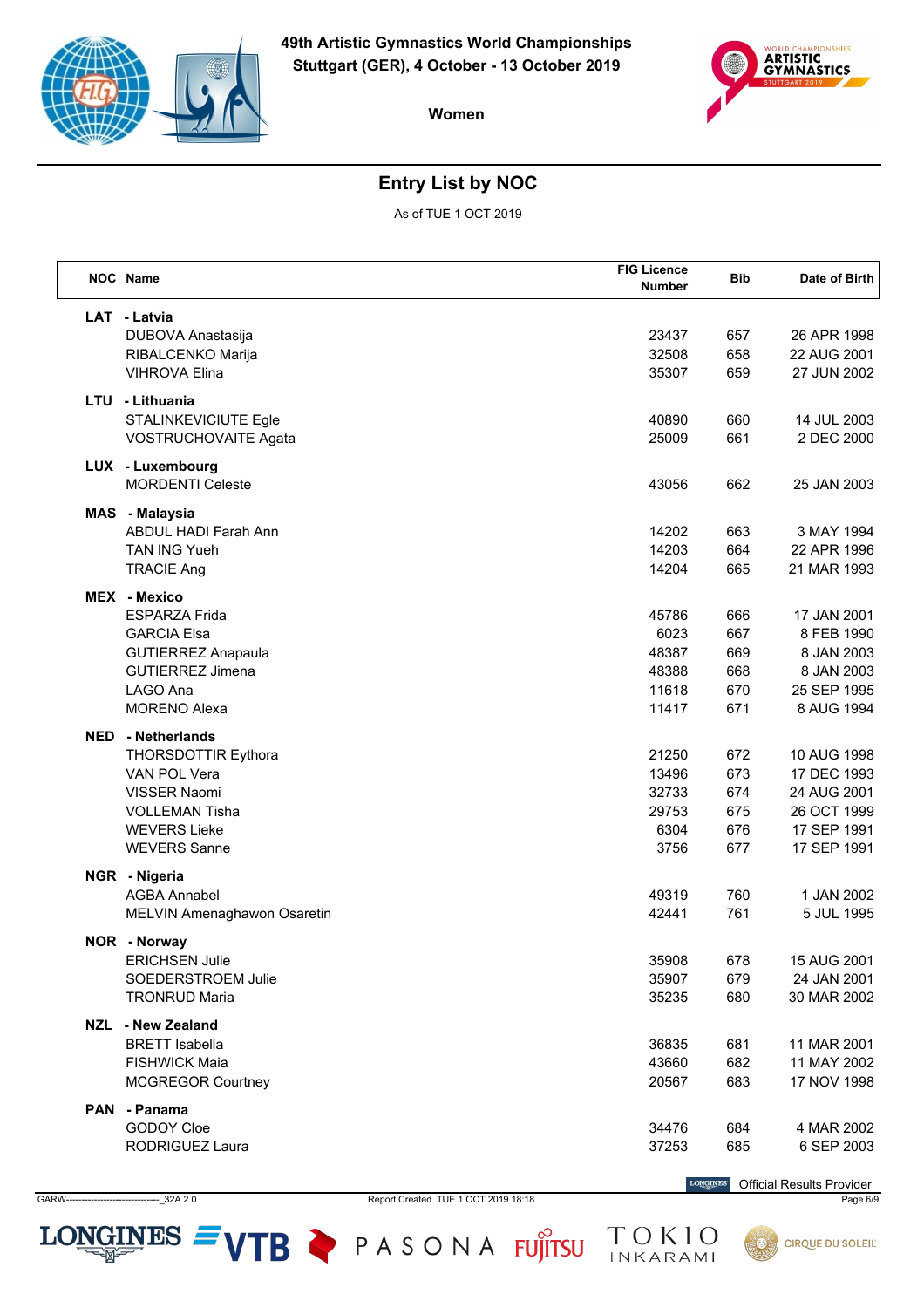



# **Entry List by NOC**

As of TUE 1 OCT 2019

|            | NOC Name                                     | <b>FIG Licence</b><br><b>Number</b> | <b>Bib</b> | Date of Birth              |
|------------|----------------------------------------------|-------------------------------------|------------|----------------------------|
|            | PER - Peru                                   |                                     |            |                            |
|            | <b>COLLANTES DE RIGLOS Sandra</b>            | 14360                               | 686        | 23 MAR 1994                |
|            | DIAZ Fabiola                                 | 37175                               | 687        | 16 JUN 2003                |
|            | ORREGO Ariana                                | 19752                               | 688        | 25 SEP 1998                |
|            | POL - Poland                                 |                                     |            |                            |
|            | <b>JANIK Gabriela</b>                        | 10314                               | 689        | 10 MAR 1993                |
|            | POR - Portugal                               |                                     |            |                            |
|            | <b>CARDOSO Beatriz</b>                       | 40990                               | 690        | 18 JAN 2003                |
|            | <b>MARTINS Filipa</b>                        | 12254                               | 691        | 9 JAN 1996                 |
|            | <b>PITREZ Mariana</b>                        | 23447                               | 692        | 19 APR 1999                |
|            | PRK - Democratic People's Republic of Korea  |                                     |            |                            |
|            | AN Chang Ok                                  | 40757                               | 693        | 23 APR 2003                |
|            | KIM Son Hyang                                | 44619                               | 694        | 5 OCT 2003                 |
|            | KIM Su Jong                                  | 40752                               | 696        | 28 SEP 2000                |
|            | KIM Won Yong                                 | 40750                               | 695        | 13 MAR 1999                |
|            | RI Su Ryon                                   | 44270                               | 697        | 14 MAY 2002                |
|            | <b>PUR</b> - Puerto Rico                     |                                     |            |                            |
|            | <b>DIAZ Karelys</b>                          | 21034                               | 698        | 26 NOV 1999                |
|            | <b>LEON Bianca</b>                           | 40960                               | 699        | 29 NOV 2000                |
|            | <b>MEJIAS Paula</b>                          | 14245                               | 700        | 4 APR 1994                 |
|            | ROU - Romania                                |                                     |            |                            |
|            | <b>CRISAN</b> Ioana                          | 31761                               | 702        | 15 OCT 2001                |
|            | <b>GHICIUC Carmen</b>                        | 33203                               | 703        | 10 MAY 2001                |
|            | <b>GOLGOTA Denisa</b>                        | 35684                               | 704        | 8 MAR 2002                 |
|            | <b>HOLBURA Maria</b>                         | 28493                               | 705        | 16 SEP 2000                |
|            | <b>PANA Maria</b>                            | 44140                               | 701        | 2 MAY 2003                 |
|            | PUIU Ana-Maria                               | 44142                               | 706        | 14 OCT 2003                |
|            | <b>RSA</b> - South Africa                    |                                     |            |                            |
|            | <b>DARIES Naveen</b>                         | 35256                               | 707        | 29 OCT 2001                |
|            | <b>RANKOE Mammule</b>                        | 20893                               | 708<br>709 | 22 AUG 1999<br>5 NOV 2001  |
|            | ROOSKRANTZ Caitlin                           | 28497                               |            |                            |
|            | <b>RUS</b> - Russian Federation              |                                     |            |                            |
|            | AGAFONOVA Anastasija                         | 37898                               | 710        | 4 AUG 2003                 |
|            | <b>AKHAIMOVA Liliia</b>                      | 25197                               | 711        | 17 MAR 1997                |
|            | MELNIKOVA Angelina<br>PASEKA Maria           | 28473<br>9352                       | 712<br>714 | 18 JUL 2000<br>19 JUL 1995 |
|            |                                              |                                     |            | 11 JUL 2002                |
|            | SHCHEKOLDINA Aleksandra<br>SPIRIDONOVA Daria | 35169<br>23279                      | 713<br>715 | 8 JUL 1998                 |
|            |                                              |                                     |            |                            |
| <b>SGP</b> | - Singapore                                  |                                     |            |                            |
|            | TAN Sze En                                   | 23406                               | 716        | 19 OCT 2000                |

GARW------------------------------\_32A 2.0 Report Created TUE 1 OCT 2019 18:18 Page 7/9

LONGINES  $=$  VTB  $\geq$  PASONA FUJITSU

 $\label{eq:conformal} \begin{minipage}{.4\linewidth} \textbf{LONGINES} \end{minipage}$ Official Results Provider

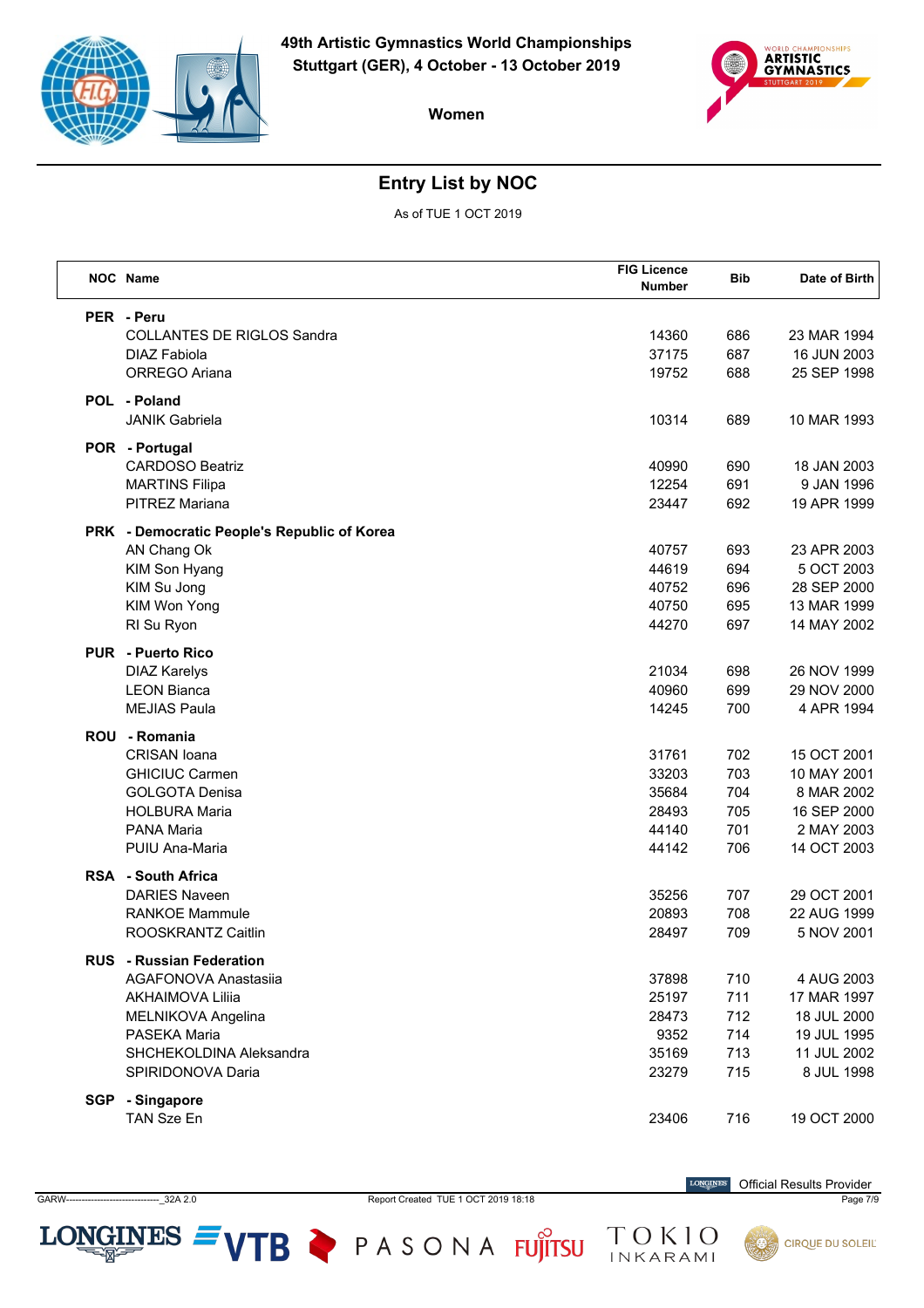



# **Entry List by NOC**

As of TUE 1 OCT 2019

| NOC Name                           | <b>FIG Licence</b><br><b>Number</b> | <b>Bib</b> | Date of Birth |
|------------------------------------|-------------------------------------|------------|---------------|
| SLO - Slovenia                     |                                     |            |               |
| <b>BELAK Teja</b>                  | 12206                               | 717        | 22 APR 1994   |
| KYSSELEF Tjasa                     | 8686                                | 718        | 27 APR 1993   |
| <b>SAJN Adela</b>                  | 3783                                | 719        | 14 APR 1990   |
| SRB - Serbia                       |                                     |            |               |
| <b>RAJCIC Aleksandra</b>           | 13003                               | 720        | 21 MAY 1996   |
| ZIVADINOVIC Kristina               | 47918                               | 721        | 8 JAN 2000    |
| SRI - Sri Lanka                    |                                     |            |               |
| ELPITIYA BADALGE DONA Milka Gehani | 37070                               | 722        | 24 APR 2003   |
| <b>SUI - Switzerland</b>           |                                     |            |               |
| <b>BARLOGGIO Caterina</b>          | 10851                               | 723        | 29 AUG 1996   |
| <b>KAESLIN Ilaria</b>              | 18907                               | 724        | 8 DEC 1997    |
| SIEGENTHALER Stefanie              | 21574                               | 725        | 20 APR 1998   |
| <b>STEINGRUBER Giulia</b>          | 10622                               | 726        | 24 MAR 1994   |
| <b>STUDER Fabienne</b>             | 33010                               | 727        | 26 JUN 2001   |
| <b>WU Anny</b>                     | 35495                               | 728        | 21 DEC 2002   |
| SVK - Slovakia                     |                                     |            |               |
| <b>BUNCE Chiara</b>                | 37459                               | 729        | 7 OCT 2002    |
| MOKOSOVA Barbora                   | 19131                               | 730        | 10 MAR 1997   |
| SWE - Sweden                       |                                     |            |               |
| <b>ADLERTEG Jonna</b>              | 9933                                | 731        | 6 JUN 1995    |
| <b>CASTLES Jessica</b>             | 40867                               | 732        | 16 JUL 2002   |
| TPE - Chinese Taipei               |                                     |            |               |
| <b>FANG Ko-Ching</b>               | 28768                               | 733        | 12 APR 2001   |
| <b>LAI Chin</b>                    | 48117                               | 734        | 26 FEB 2003   |
| TING Hua-Tien                      | 39271                               | 735        | 11 OCT 2002   |
| <b>TUN - Tunisia</b>               |                                     |            |               |
| <b>SAKR Chahed</b>                 | 22312                               | 736        | 26 JUN 2001   |
| TUR - Turkey                       |                                     |            |               |
| SAVRANBASI Nazli                   | 38486                               | 737        | 9 OCT 2003    |
| UCTAS SANLI Goksu                  | 3801                                | 738        | 30 AUG 1990   |
| <b>YILMAZ Tutya</b>                | 23521                               | 739        | 4 JUN 1999    |
| <b>UKR</b> - Ukraine               |                                     |            |               |
| <b>BACHYNSKA Anastasiia</b>        | 40484                               | 740        | 4 AUG 2003    |
| FEDOROVA Yana                      | 20181                               | 741        | 2 FEB 1998    |
| OSIPOVA Valeriia                   | 36040                               | 742        | 13 AUG 2001   |
| RADIVILOVA Angelina                | 11874                               | 743        | 15 FEB 1991   |
| VARINSKA Diana                     | 25408                               | 744        | 22 MAR 2001   |
| URU - Uruguay                      |                                     |            |               |
| <b>CEDRES Pierina</b>              | 32999                               | 745        | 27 MAY 2002   |
|                                    |                                     |            |               |

GARW------------------------------\_32A 2.0 Report Created TUE 1 OCT 2019 18:18 Page 8/9

LONGINES  $=$  VTB  $\geq$  PASONA FUJITSU

 $\label{eq:conformal} \begin{minipage}{.4\linewidth} \textbf{LONGINES} \end{minipage}$ Official Results Provider